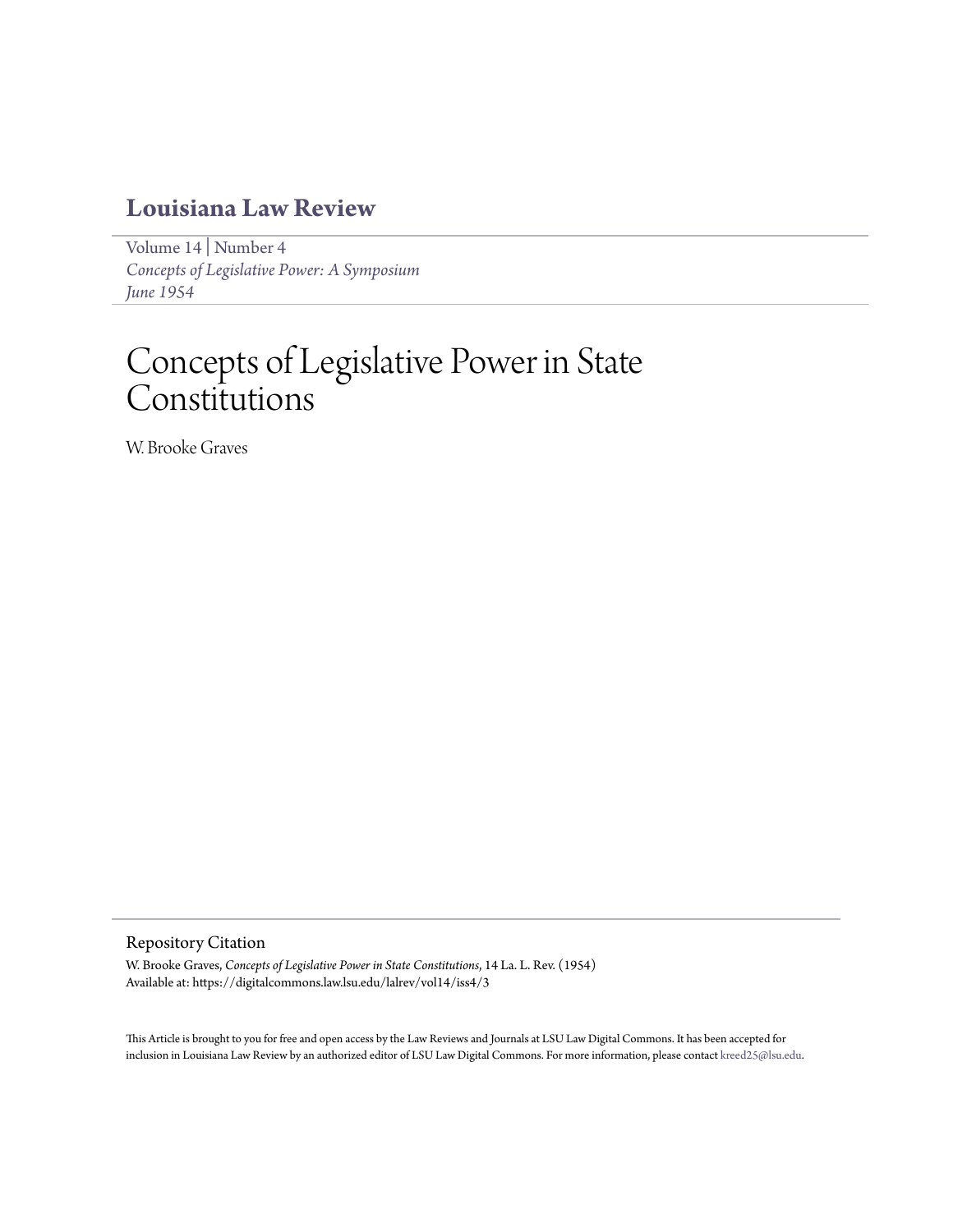# **Concepts of Legislative Power in State Constitutions\***

#### W. *Brooke Gravest*

Political scientists have long known and commented upon the fact that important political documents do but reflect the generally accepted thinking and the temper of the times in which they are framed. Nowhere is this fact better illustrated than by an analysis of the changing concepts of the legislative power in our state constitutions.

A constitution has been defined as a body of fundamental law. As the blueprint of the framework of the government, the constitution must provide for the organization and powers of the three branches of government-executive, legislative, and judicial. Although there will be found one or more separate articles relating to each branch, the article or articles relating to the legislature ordinarily contain but a small portion of the provisions affecting that body, restrictive provisions being scattered throughout the remainder of the document. Moreover, the detailed provisions in the rest of the document are frequently more important than the legislative article in determining the area within which the legislature may act.

The state legislature, in theory at least, is a repository of the residual powers of the people. Unless restricted by provisions in the state constitution, the state legislature can act with regard to any subject that has not been delegated to the national government or expressly or impliedly denied to the states under the

t Chief, **Government Division, Legislative Reference Service, Library of Congress; Adjunct Professor of Political Science, The American University.**

<sup>\*</sup> **Selected references: AMERICAN POLITICAL SCIENCE ASSOCIATION, PAPERS DELIVERED AT THE PANEL ON STATE CONSTITUTIONAL DEVELOPMENTS, FORTY-FOURTH ANNUAL** MEETING, **CHICAGO,** 1948 **(Mimeographed, Louisiana State University,** 1949); **FAUST, FIVE YEARS UNDER THE NEW MISSOURI CONSTITUTION (Missouri Public Expenditure Survey, 1950); GRAVES, AMERICAN STATE GOVERNMENT** (4th **ed. 1953); Graves, od.,** *Our State Legislatures,* **195 ANNALS (entire volume) (Jan. 1938); MODEL STATE CONSTITUTION, WITH EXPLANATORY ARTICLES (National Municipal League,** 4th ed. 1948); **ZELLER,** AMERICAN **STATE LEGISLATURES** (1954) **(Report of the Committee on American Legislatures of the American Political Science Association, containing extensive references and bibliographic aids).**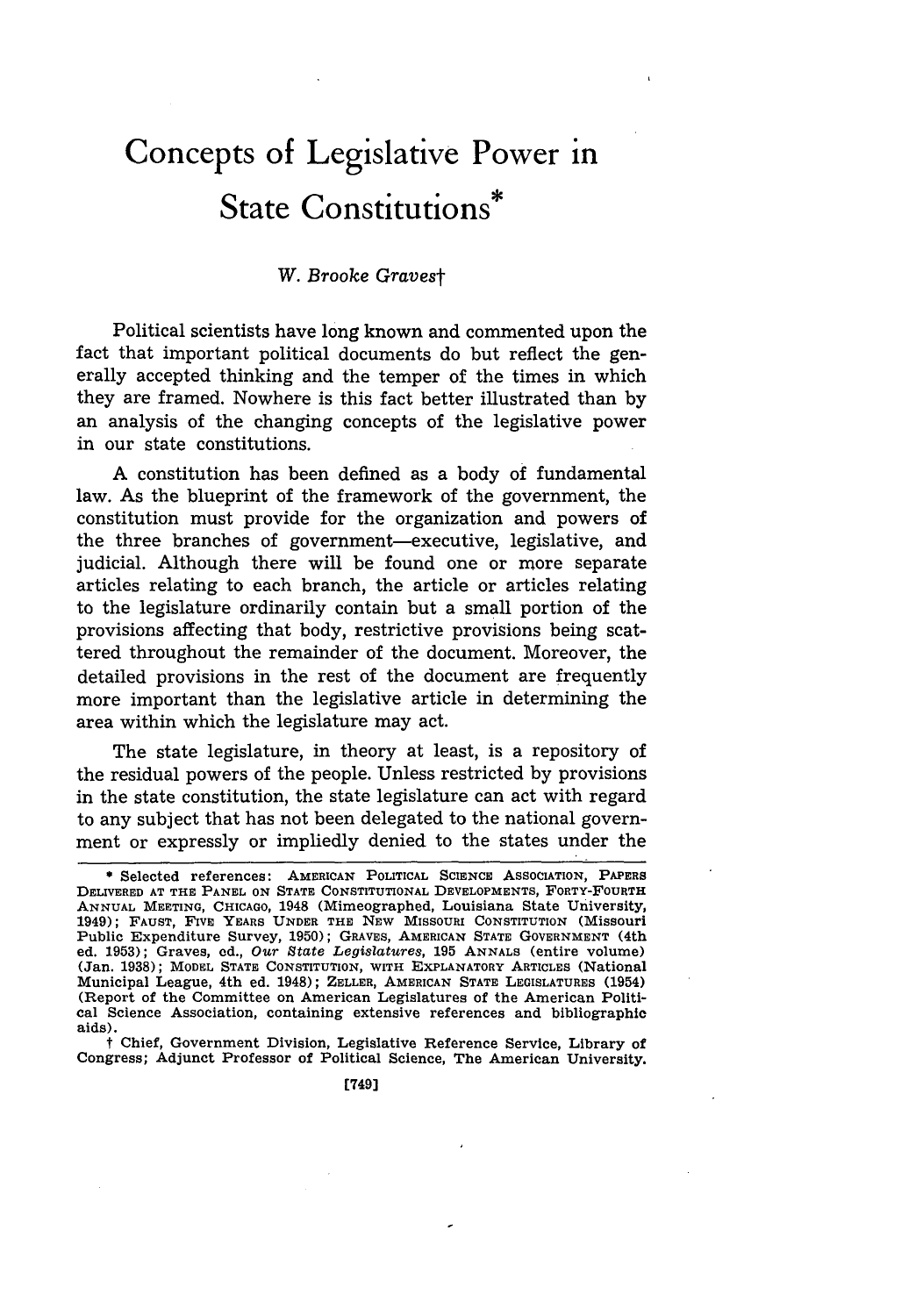terms of the Federal Constitution. Grants of power to the federal government operate as restrictions upon the otherwise plenary powers of the state legislature, even though not stated in terms of limitation. In addition, a doctrine of implied limitation applied by the courts in the interpretation of state constitutions removes from legislative judgment and decision many matters of governmental organization and powers that were fixed in the constitution in an earlier period in the history of the state and that now require constitutional amendment to effect needed changes.

#### *Changing Concepts of Legislative Power*

The framers of the original state constitutions and of succeeding ones during the early part of the nineteenth century apparently accepted the concept of a constitution as a body of fundamental law. In the instruments they framed, they were content to limit themselves to a statement of basic principles. Their constitutions were, to a large extent, models of brevity and of concise statement, free from unnecessary and extraneous material. The tendency ever since has been to include more and more detail in our constitutions, reducing them in many cases to something resembling codes of law. A great deal of this material has no proper place in any constitution.

*Residual versus Delegated Powers.* These early constitutions were based largely on the concept of residual legislative power. The idea of delegated powers seems to have prevailed throughout our history, as related to the executive branch; in the early days, it was applied to a limited extent to the legislative branch as well, but the trend has been toward what one might call a theory of negative-delegation or delegation in reverse. The later constitutions do not delegate powers to the legislature, but rather tend to single out specific types of legislative power which the lawmaking body is prohibited from exercising. Each prohibition constitutes a limitation upon a previously existing residual power.

A great deal of the padding in our state constitutions consists of provisions designed and intended to impose restrictions upon the legislative branch of government. The more detailed these provisions are, the more the legislature will be hampered in its ability to deal with the problems that will confront it in the future. This situation is interesting and worthy of comment for two reasons.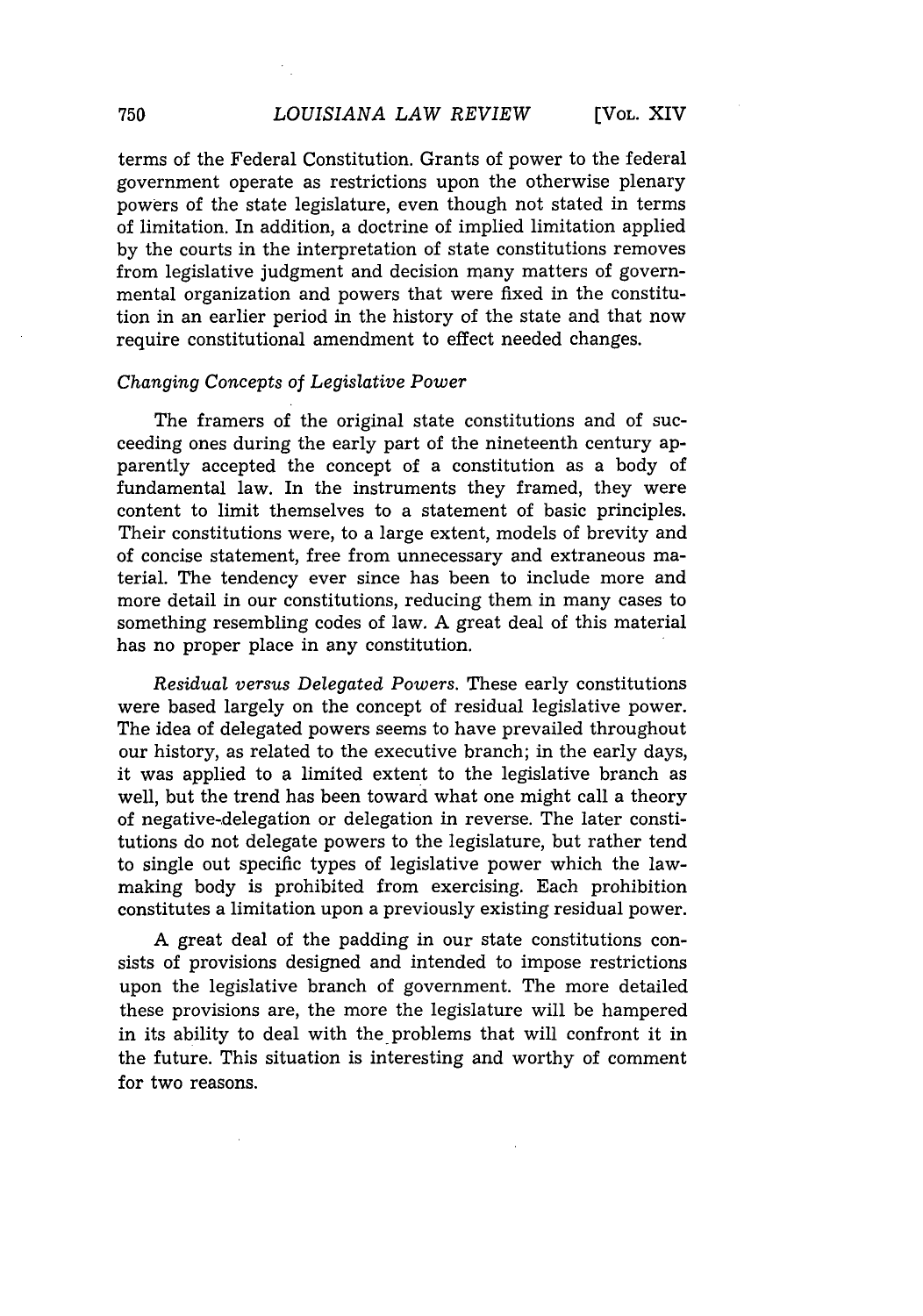#### *CONCEPTS OF LEGISLATIVE POWER* 1954]

It illustrates, in the first place, both a reversal of method and a reversal of attitude on the part of the framers of the more recent constitutions. As regards the reversal of method, it may be noted that the powers of the governor were severely limited in the early constitutions, and in many states, they still are, even to this day. This purpose of setting up a weak executive was accomplished, not by inserting in the constitutions long lists of prohibitions and restrictive provisions, but by the simple expedient of refraining from conferring upon him the powers he needs must have, if he is to perform the functions of executive leadership and control that are expected of him.

In the second place, it indicates a reversal of attitude on the part of constitution framers, as regards their confidence (or the lack of it) in the two branches of government. For reasons which are quite obvious to anyone with even an elementary knowledge of the historical backgrounds of the late colonial and revolutionary periods, the people held the executive in high distrust, while they had an almost unlimited and unreasoning confidence in the elected representatives of the people. Because they distrusted the executive, the powers of the governor were few and inadequate; because they had confidence in the representative assembly, the powers of the legislature were broad and largely unrestricted.

As time passed, the legislatures did many things which were contrary to the interests of the people. Indeed, in all too many instances, they were guilty of grave abuses. Probably no one legislature was "bad" all the time, but each of them was guilty of enough abuses over a period of time to undermine public confidence in the legislative branch almost completely. Gradually, therefore, opinion began to shift, with the result that the executive gained in public confidence while the legislature lost. The provisions affecting the executive were nevertheless not greatly changed, but those affecting the legislature soon began to indicate a pronounced trend toward the inclusion of every conceivable type of provision designed to limit its powers and undermine its effectiveness in the discharge of its responsibilities. The framers forgot that an agency whose powers are so restricted that it cannot do any harm will not be likely to be able to do much that is constructive.

*Growth* of *Restrictive Provisions.* In many constitutions, these limitations are quite numerous. Because legislatures in the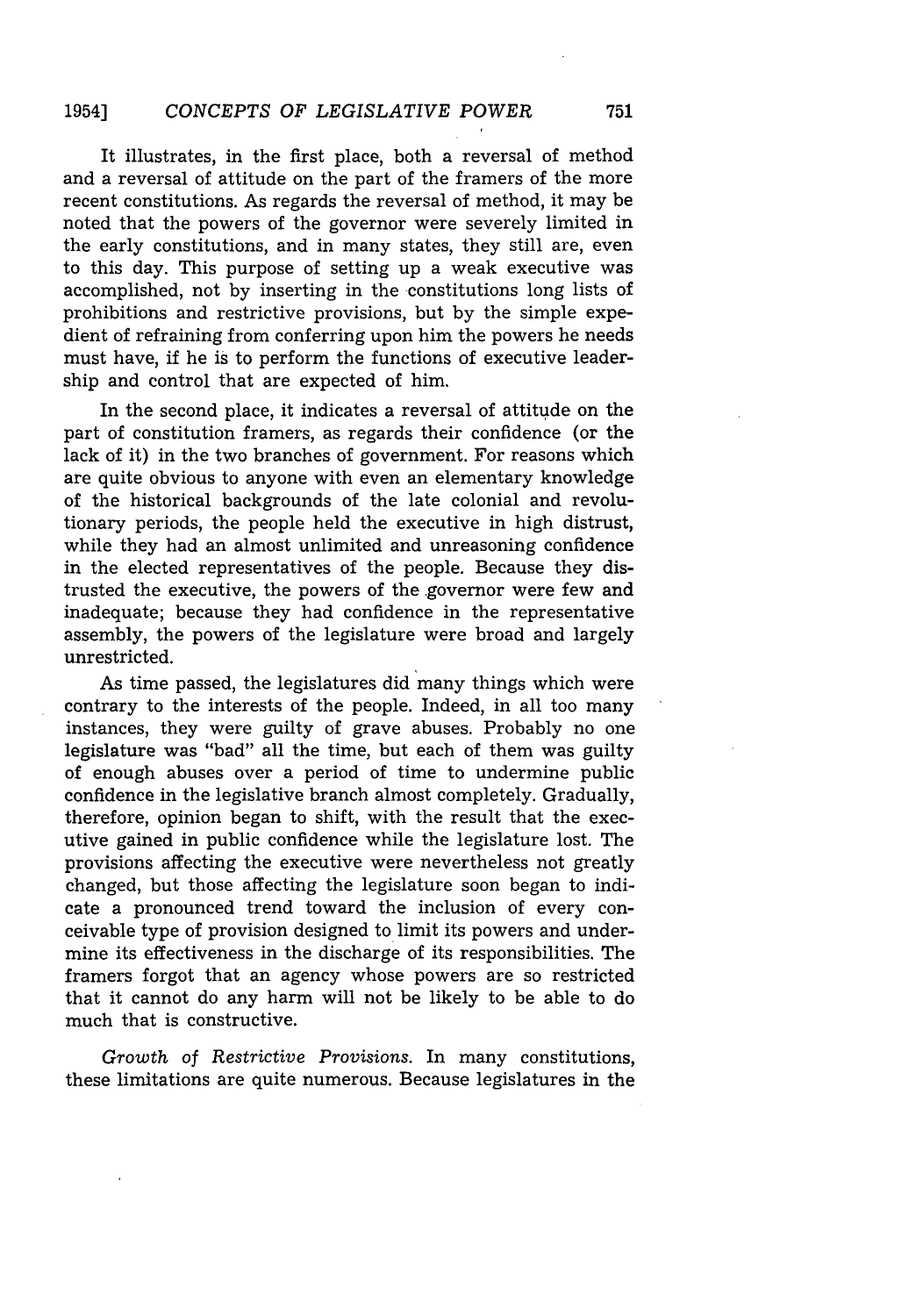past frequently sought to deal individually with matters relating to persons and property which could be adequately covered by general legislation, and because they interfered in an often unintelligent and offensive manner in the regulation of purely local conditions, the restrictions apply particularly to these two types of legislation. The restrictions seem to be of three main types:

- (1) Prohibiting special, private or local laws on any matters and in all situations which can be covered by general law.
- (2) Listing in the constitution subjects which cannot be dealt with by special or local laws.
- (3) Requiring that all general laws, or laws of a public nature, be uniform in their application throughout the state.

The legislative provisions of all constitutions framed during the latter part of the nineteenth century-and since-have been based primarily on distrust of the legislature. The Pennsylvania Constitution of 1873 includes a list of twenty-eight limitations; the California Constitution of 1879, a list of thirty-three; the Louisiana Constitution of 1921, a list of twenty-one. Restrictions on subject matter are found in forty-two states. Some of these lists of limitations are very short, as in Arkansas and Maine. Delaware has only five restrictions. Others are very long. Alabama has thirty-one; Montana, thirty-six; Wyoming, thirty-four. The table on page 762 shows the number of such restrictions found in the three state constitutions most recently revised.

A distinction is commonly made between special legislation, which is ordinarily private, and local legislation which, though public, is restricted in its application to any political subdivision or subdivisions of the state less than the whole. Such measures dealing with matters of a purely local character, formerly consumed, and in some states still consume, a tremendous amount of legislative time and effort. Some are little less than ridiculous. While it is reported that this obnoxious practice of local legislation has been abolished in forty states and that twenty-eight states have granted home rule to cities, it still exists in many more states than these figures might indicate. In these states, municipalities are governed primarily by local laws enacted by their respective state legislatures. In 'many states, as soon as constitutional restrictions upon such legislation were adopted,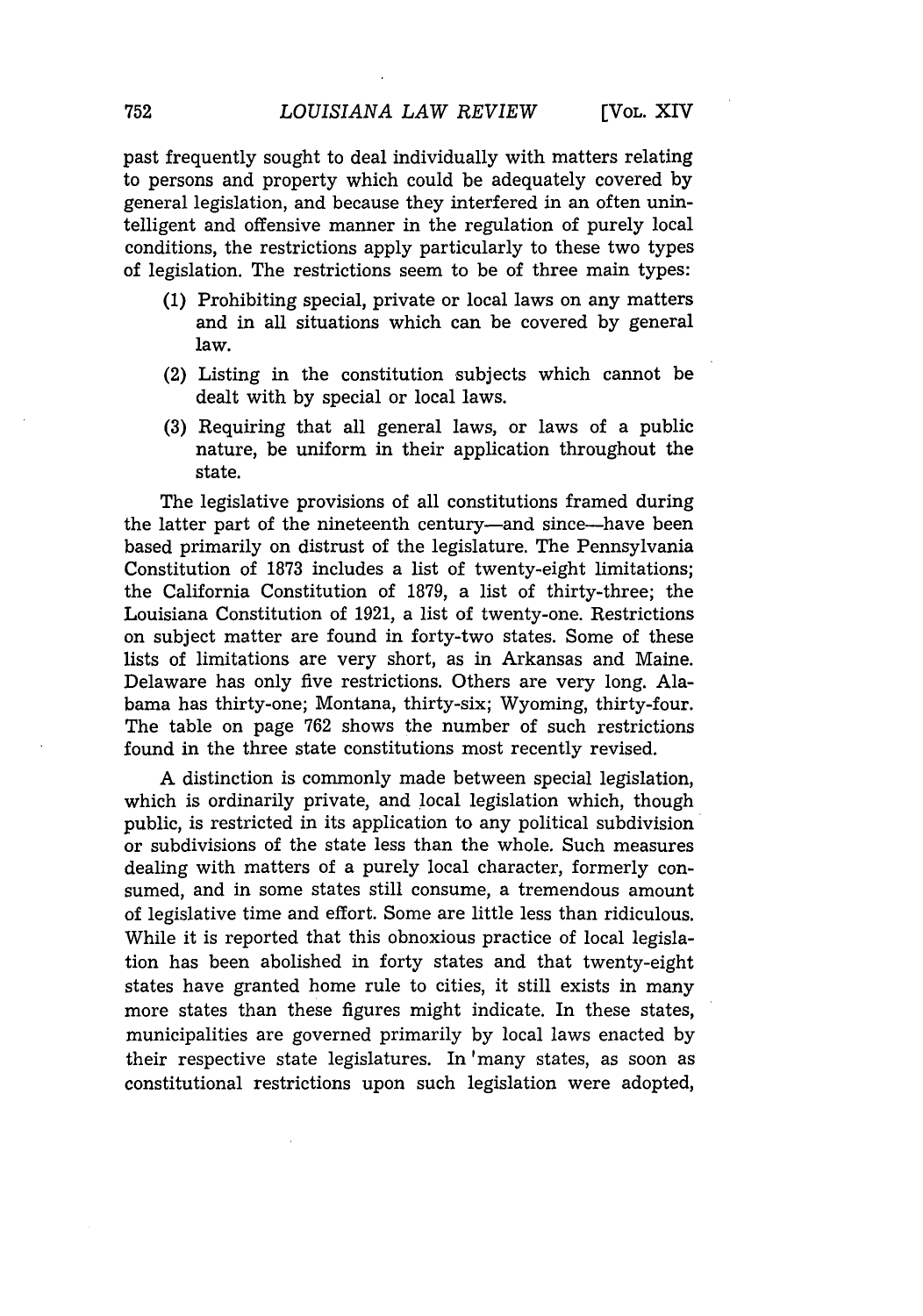the legislature proceeded promptly to set up classes of local units, by the skillful manipulation of which the constitutional restrictions might be partly if not wholly evaded.

As this writer has pointed out elsewhere, the situation is particularly bad in some of the southern states. In Alabama, local legislation accounts for approximately one-third of the legislative output in regular sessions. A study of the problem in that state, covering the period from 1903 to 1943, inclusive, reveals that the number of local acts sometimes equalled or exceeded the number of general laws, the average for the fortyyear period being 35 percent.' In Georgia, local measures may account for half of the output of the legislature while the former constitution was cluttered up, in addition, with a large number of amendments relating to purely local matters. In the six-year period from 1938 to 1943, it was amended more than 160 times; approximately three-fourths of all amendments applied to specifically named localities. In Tennessee, where the 1945 legislature passed approximately 800 bills, most of them local, the situation has been acute, but may improve as a result of the home rule amendment adopted in 1953. The unicameral legislature in Nebraska makes **a** mockery of classification, thereby disregarding the constitutional prohibition against special legislation for cities.

#### *Methods of Restricting Legislative Powers*

A general grant of legislative power is common to all four of the recent constitutions examined, as it is to those of other states. This usually takes some such form as: "The legislative power of the State shall be vested in a General Assembly which shall consist of a Senate and House of Representatives." The Georgia Constitution later supplements this general grant **by** the following interesting statement of the doctrine of inherent powers:

"The General Assembly shall have power to make all laws consistent with this Constitution, and not repugnant to the Constitution of the United States, which they shall deem necessary and proper for the welfare of the State."<sup>2</sup>

There are a number of different methods or techniques by which recent constitution makers have undertaken to restrict or.

<sup>1</sup>

**<sup>1.</sup> FARMER, THE LEGISLATIVE PROCESS IN ALABAMA 229** (1949).

**<sup>2.</sup> GA. CONST. Art. III, § vii, 20.**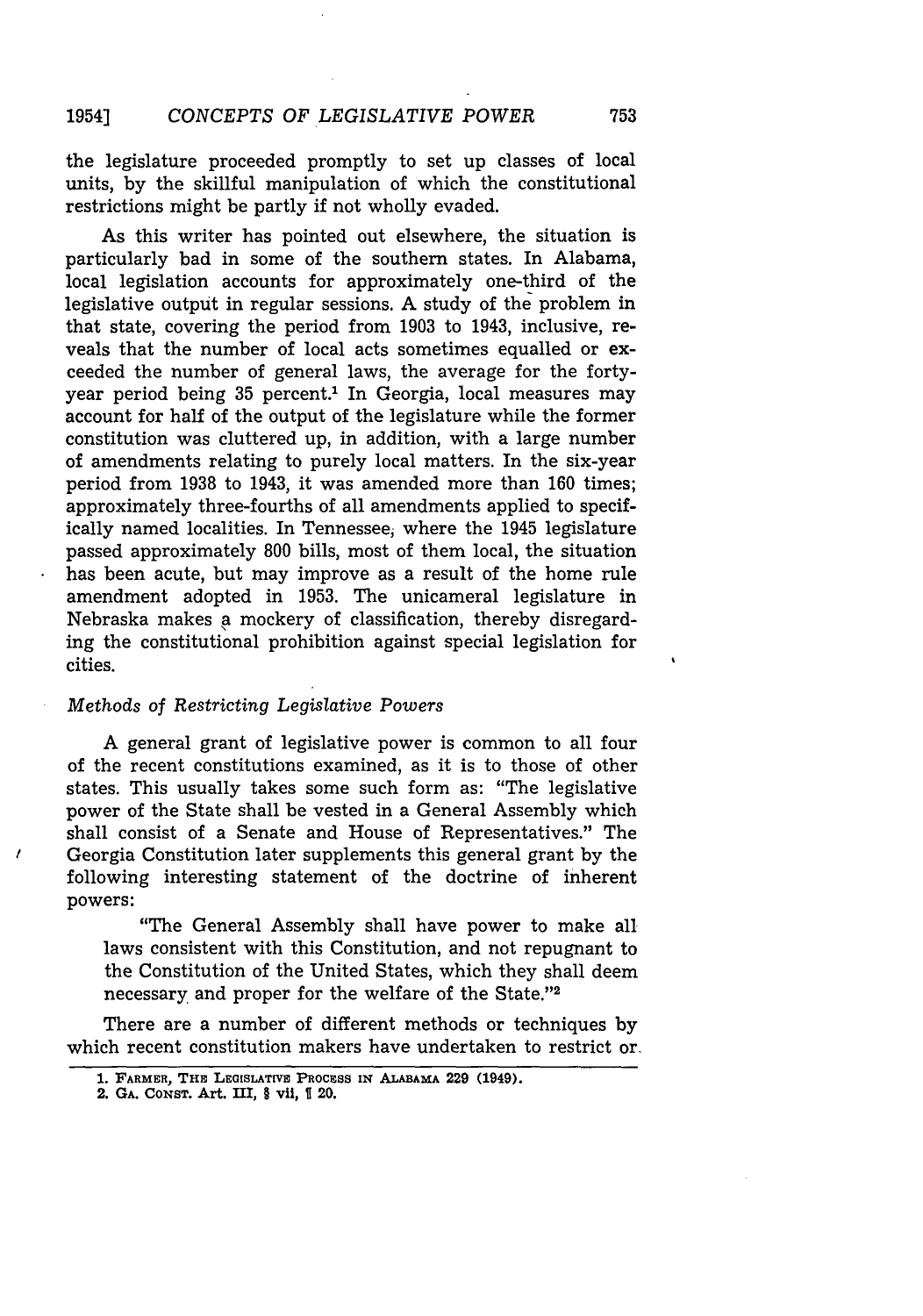whittle down the powers of the legislature so conferred, among them positive limitations, mandatory provisions, self-executing provisions, the dedication of revenues to specified purposes or programs, and procedural limitations. Each of these will be discussed and illustrated with particular reference to provisions found in the legislative articles of the recent constitutions of Georgia (1945), Missouri (1945), New Jersey (1948), and in the Model State Constitution (5th rev. ed. 1948). Some consideration is also given to provisions in other parts of the constitutions mentioned which restrict the power of the legislature.

*Positive Limitations.* Most of the positive limitations in the four constitutions mentioned relate to the passage of special or local legislation. In Georgia, however, some other minor matters have been included. After specifying the nature of the legislative records that shall be kept, there is a positive prohibition that "no other record shall be kept." The number of positive limitations varies among the four constitutions. There are two on special legislation in Georgia, twenty-seven in Missouri, and eleven in New Jersey, while the Model State Constitution simply contains the blanket prohibition that "no local or special legislation shall be passed." There are only three restrictions on local legislation in Georgia, but there are nine restrictive clauses in Missouri and two in New Jersey. The New Jersey Constitution specifies also that "No general law shall embrace any provision of a private, special or local character."<sup>8</sup>

None of the restrictions placed upon legislatures are more unfortunate in their effects than those relating to finance. These include provisions barring the use of particular tax forms such as the income tax; rate limitations, especially with regard to the general property tax; earmarking of revenues; mandatory exemptions, as in some states, for homesteads and for other purposes; and limitations on debt. Added to these provisions, all of which limit the powers of both state and local governments to raise necessary funds, is the fact that many expenditures are established on a mandatory basis.

The legislature is thus ground between the upper and the nether millstone. Services of many kinds must be provided and the bills must be paid, but the legislature has only a limited degree of control over raising the money (which is often well

**<sup>3.</sup> N.J. CONST. Art, IV,** § **vii,** T **7.**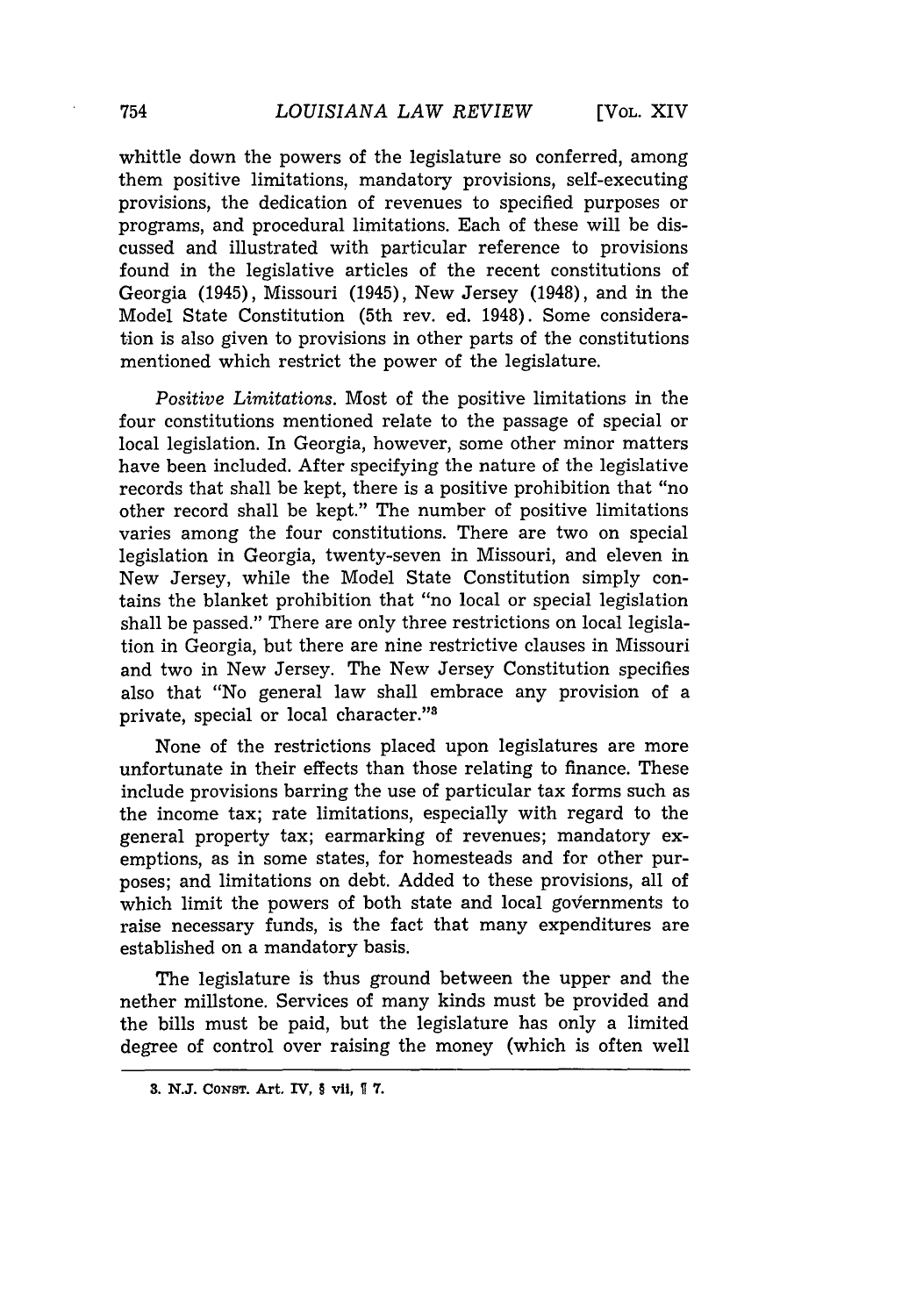nigh impossible under the limitations prescribed) or over the determination of the purposes for which it may be used. The fear that the legislature may be given the powers it needs in fact provides pressure groups in some states with a powerful weapon in opposing constitutional revision. Thus in Florida, it is reported that:

"Among those who do not want a wholesale revision have been some who fear that it would lead to a reapportionment that would be unfavorable to some of the older and less populous parts of the state; those, especially business interests, who fear that it might lead to repeal of the prohibition against an income tax, and possibly upward revision of the inheritance tax; and those, including average citizens who fear that it might lead to abolition of the homestead exemption provision. For a long time there was another group who feared that it might lead to a change in the location of the state capital from Tallahassee to a point further south."<sup>4</sup>

*Mandates.* Specific mandates are found in two of the constitutions in our list of four-those of Georgia and Missouri-but none are found in the legislative article of the New Jersey Constitution or in the Model State Constitution. The mandates of these two states do not relate to matters that are important from the point of view of our analysis of the means used to whittle away the legitimate powers of the legislature. The nature of these provisions is indicated in the table on page 757.

While, in theory, one may object to the use of mandates on the ground that they limit the area in which decision may be made by the legislature, and that they tend to undermine the responsibility of that body, Professor Martin L. Faust has found the use of mandates in the new Missouri Constitution a helpful and a wholesome influence, particularly during the process of transition from the old constitution to the new. "Among the factors which favored prompt and reasonably effective action in carrying out the provisions of the new Constitution, the following," he says, "were of primary importance:

"(5) The mandatory character of many of the constitutional provisions. If the constitution had been merely in the

**<sup>4.</sup> Personal letter** to **the author from a prominent political** scientist **in** Florida, **June 15, 1953.**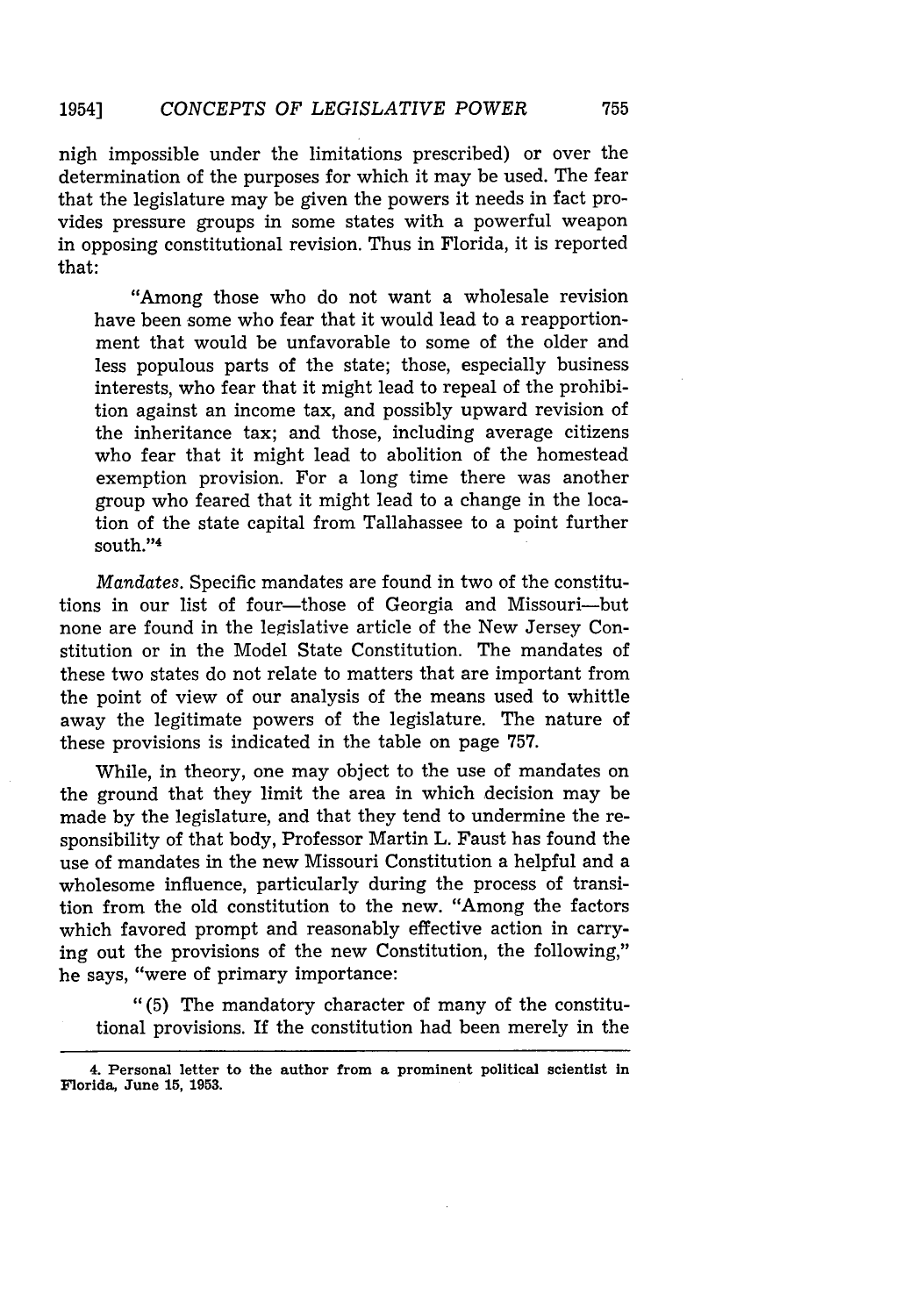nature of enabling provisions, the immediate results would have been meager. But the new constitution was a blueprint for action. Inaction would have meant that after the deadline date many operations of both the state and local governments would cease to be constitutional and legal.

"(6) The fact that the new constitution set a definite deadline date. This was a compelling circumstance which was ever present in the minds of the legislators and the staff responsible for adapting and revising the old scheme of things in accordance with the requirements of the new constitution."5

*Self-Executing Provisions.* Self-executing provisions in the four recent constitutions here under review are not numerous, but there are some applying particularly to such matters as legislative reapportionment, appearing in the Missouri Constitution<sup>6</sup> and in the Model State Constitution.7 This is not an entirely fair appraisal of either instrument as a whole, however, for it is known that in both cases, the framers had constantly in mind the idea of setting up specific requirements in such a way as to have them operate, to the greatest extent possible and practicable, on a self-executing basis. Professor Faust comments favorably on this development also:

"(7) The fact that some of the important provisions of the new constitution were self-executing. No legislative action was needed to make effective such provisions as those pertaining to reapportionment of members of the general assembly, county and municipal home rule, and the use of revenue bonds by municipal governments."

Frederic H. Guild, commenting on the purpose of the automatic provision in the Model State Constitution, observes, "The legislature itself would determine the number of districts and the boundaries of each, but in the absence of any changes therein the reallotment of the number of members to each district would

**<sup>5.</sup> FAUST, FIVE YEARS UNDER THE** NEW **MISSOURI** CONSTITUTION **4-5 (Missouri Public Expenditure Survey, 1950).**

**<sup>6.</sup> Mo. CONST. Art. III, § 7.**

**<sup>7.</sup>** MODEL **STATE CONSTITUTION WITH EXPLANATORY ARTICLES Art. III, § 303 (National Municipal League, 5th ed., 1948).**

**<sup>8.</sup> FAUST, FIVE YEARS UNDER THE NEW MISSOURI** CONSTITUTION **5 (Missouri Public Expenditure Survey, 1950).**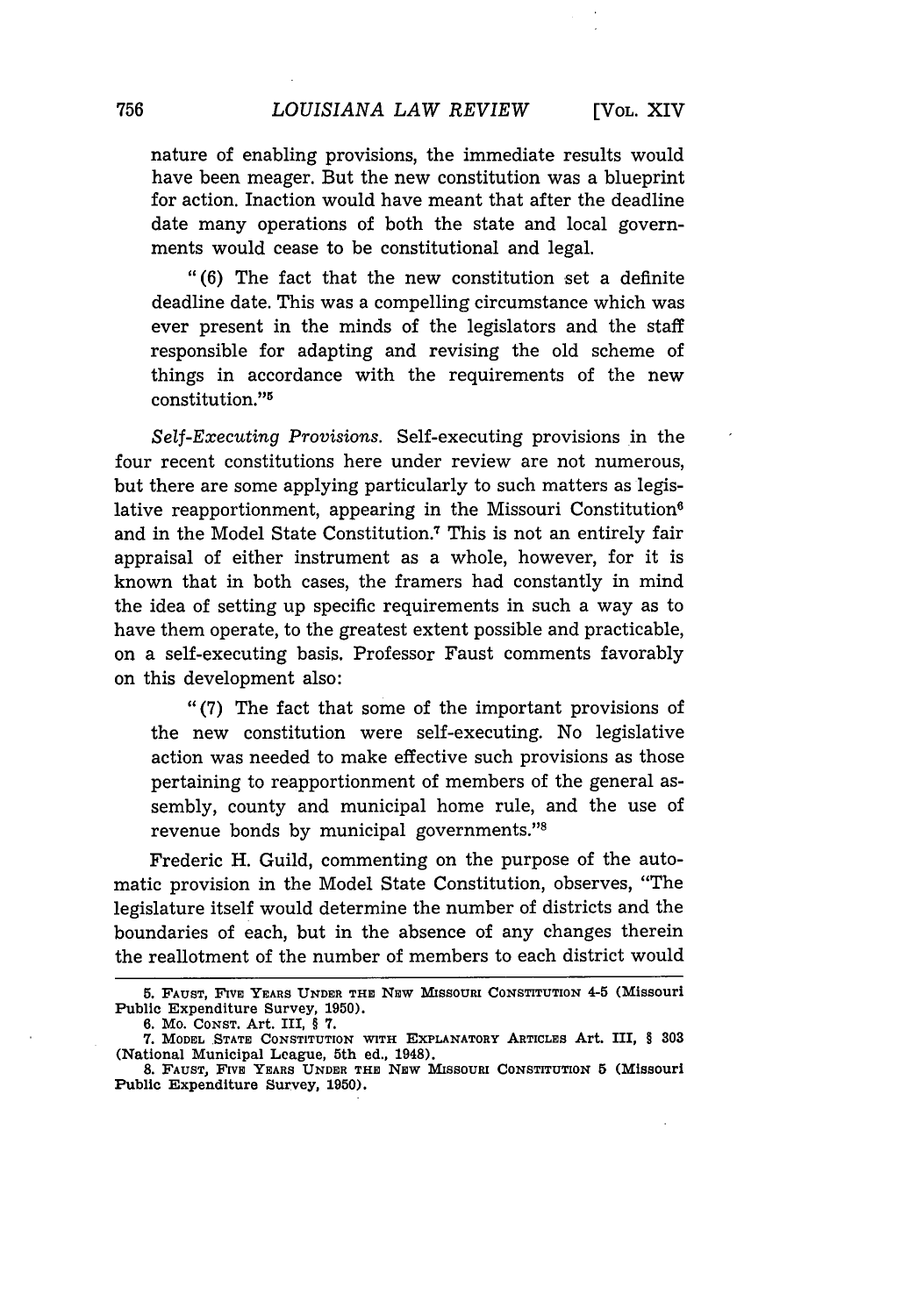be made by the secretary of the legislature."9 Professor Faust reports that the Missouri provision has worked well:

"The first such commission was to be appointed ninety days after the constitution went into effect. The new arrangement, therefore, has already been tested. On this first trial the new redistricting plan has proved highly satisfactory. District lines have not been drawn to give either political party an unfair advantage. Urban discriminations have been largely eliminated. The two metropolitan centers with about 41 per cent of the state's population now have 38 per cent of the senators, instead of the 26 per cent previously allowed them."<sup>10</sup>

MANDATORY PROVISIONS IN TWO **STATE** CONSTITUTIONS: GEORGIA **AND** MISSOURI

| <b>GEORGIA</b>                                                                                                                                                                                                                                                                                                                                                                                                                                                                                                                                                                                                                                                                                                                                                                                                                                                                                                              | <b>MISSOURI</b>                                                                                                                                                                                                                                                                                                                                                                                                                                                                                                                                                                                                                                                                                                                                                                                       |
|-----------------------------------------------------------------------------------------------------------------------------------------------------------------------------------------------------------------------------------------------------------------------------------------------------------------------------------------------------------------------------------------------------------------------------------------------------------------------------------------------------------------------------------------------------------------------------------------------------------------------------------------------------------------------------------------------------------------------------------------------------------------------------------------------------------------------------------------------------------------------------------------------------------------------------|-------------------------------------------------------------------------------------------------------------------------------------------------------------------------------------------------------------------------------------------------------------------------------------------------------------------------------------------------------------------------------------------------------------------------------------------------------------------------------------------------------------------------------------------------------------------------------------------------------------------------------------------------------------------------------------------------------------------------------------------------------------------------------------------------------|
| III, vii, 4. The general assembly shall<br>provide for the publication of the<br>laws passed by each session.<br>III, vii, 5. The original journal shall<br>be preserved after publication.<br>III, vii, 6 <i>et seq</i> . Numerous standard<br>requirements on enactment of bills.<br>III. vii. 16. No law shall be amended<br>or repealed by mere reference to its<br>title.<br>III, vii, 17. It (the general assembly)<br>shall prescribe by law the manner<br>in which such powers shall be exer-<br>cised by the courts; it may confer<br>this authority to grant corporate<br>powers and privileges to private<br>companies to the judges of the su-<br>perior courts.<br>III, vii, 24. Neither the state nor any<br>political subdivision thereof shall<br>inaugurate or maintain any civil<br>service scheme of any nature what-<br>ever which fails to provide for<br>honorably discharged veterans of<br>any war. | III, 34. Every ten years all general<br>statute laws shall be revised, di-<br>gested and promulgated as pro-<br>vided by law.<br>III, 35. There shall be permanent<br>joint committee on legislative re-<br>search.<br>III, 36. All revenue collected shall go<br>into the treasury and the general<br>assembly shall have no power to<br>divert the same.<br>III, 43. The general assembly shall<br>never interfere with the primary<br>disposal of the soil by the United<br>States.<br>III, 45. The general assembly shall<br>by law divide the state into districts<br>corresponding with the number of<br>representatives to which it is en-<br>titled.<br>III, 46. The general assembly shall<br>provide for organization, equip-<br>ment, regulations and functions of<br>an adequate militia. |

*Dedication of Revenues.* There is no more effective means of undermining the authority of the legislature over the budget than by setting up special funds composed of dedicated revenues. That this is a widespread evil there can be no doubt; it may

<sup>9.</sup> MODEL STATE CONST. 27.

<sup>10.</sup> FAUST, FIVE YEARS UNDER THE NEW MISSOURI CONSTITUTION 7 (Missouri Public Expenditure Survey, **1950).**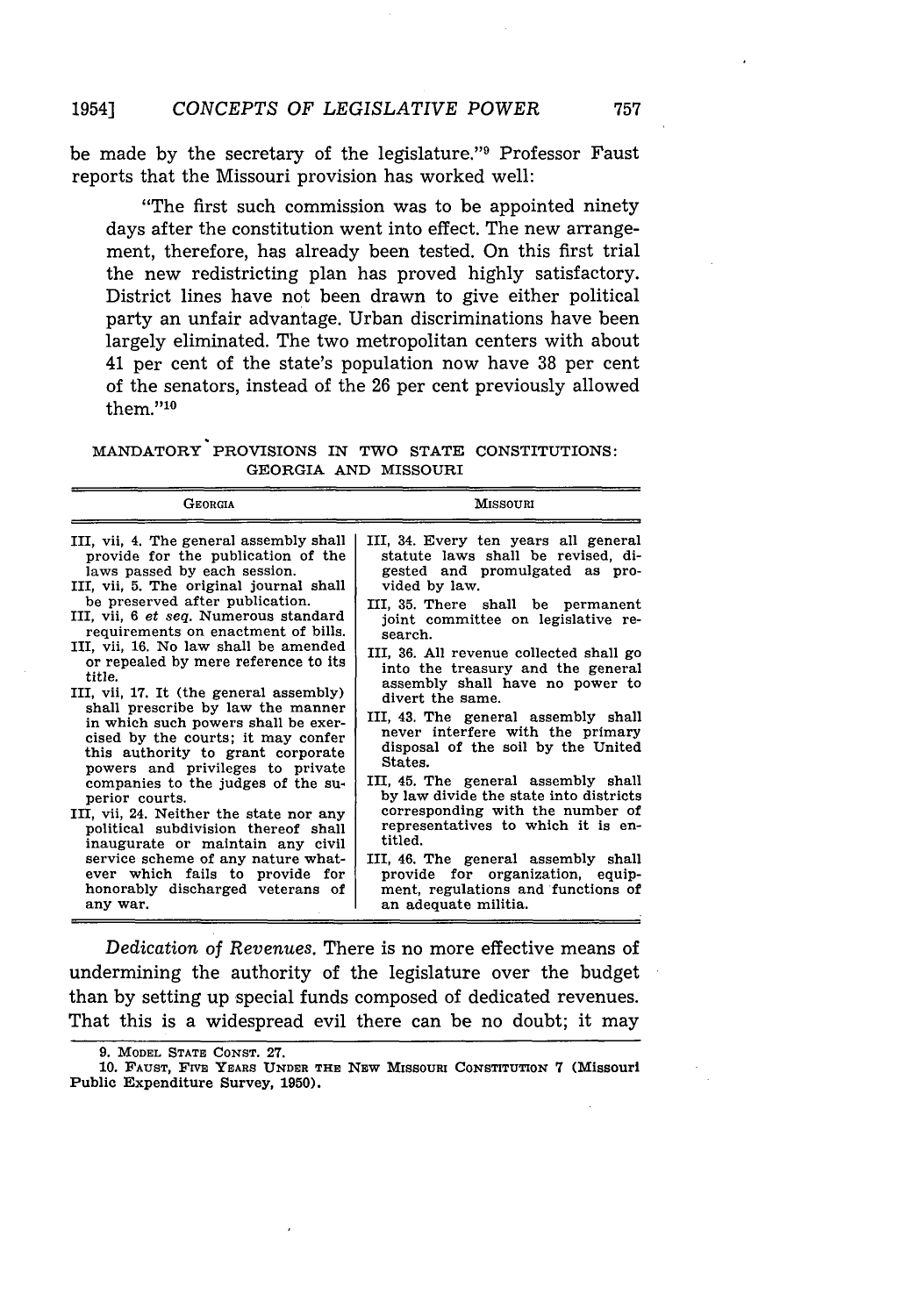serve well the purposes of the special interests benefited, but it works havoc with the financial program of the state. The truth of the matter is, however, that dedication rarely results from constitutional mandates; it develops rather from the action of the legislature itself, or through the operation of the processes of direct legislation. In the constitutions under review, only one-Missouri-has provisions of this character. In that state, provision is made for dedicating certain tax receipts to blind persons, and certain others, for a period of fifteen years, to a state park fund, as follows:

"The general assembly shall provide an annual tax of not less than one-half of one cent nor more than three cents on the one hundred dollars valuation of all taxable property to be. levied and collected as other taxes, for the purpose of providing a fund to be appropriated and used for the pensioning of the deserving blind as provided by law. Any balance remaining in the fund after the payment of the pensions may be appropriated for the adequate support of the commission for the blind, and any remaining balance shall be transferred to the distributive public school fund." $11$ 

"For fifteen years from the day this constitution takes effect the general assembly shall appropriate for each year out of the general revenue fund, an amount not less than that produced annually at a tax rate of one cent on each one hundred dollars assessed valuation of the real and tangible personal property taxable by the state, for the exclusive purpose of providing a state park fund to be expended and used by the agency authorized by law to control and supervise state parks, for the purposes of the acquisition, supervision, operation, maintenance, development, control, regulation and restoration of state parks and state park property as may be determined by such agency; and thereafter the general assembly shall appropriate such amounts as may be reasonably necessary for such purposes."12

*Procedural Limitations.* Procedural limitations are very numerous in the Georgia and Missouri constitutions, fewer in the New Jersey Constitution and rare in the Model State Constitution. Most of these provisions, such as those requiring the "yeas" and "nays," one single subject matter per bill, or intention to ask

**<sup>11.</sup> Mo. CONST.** Art. III, **§ 38(6).**

<sup>12.</sup> Mo. **CONST.** Art. III, **§** 47.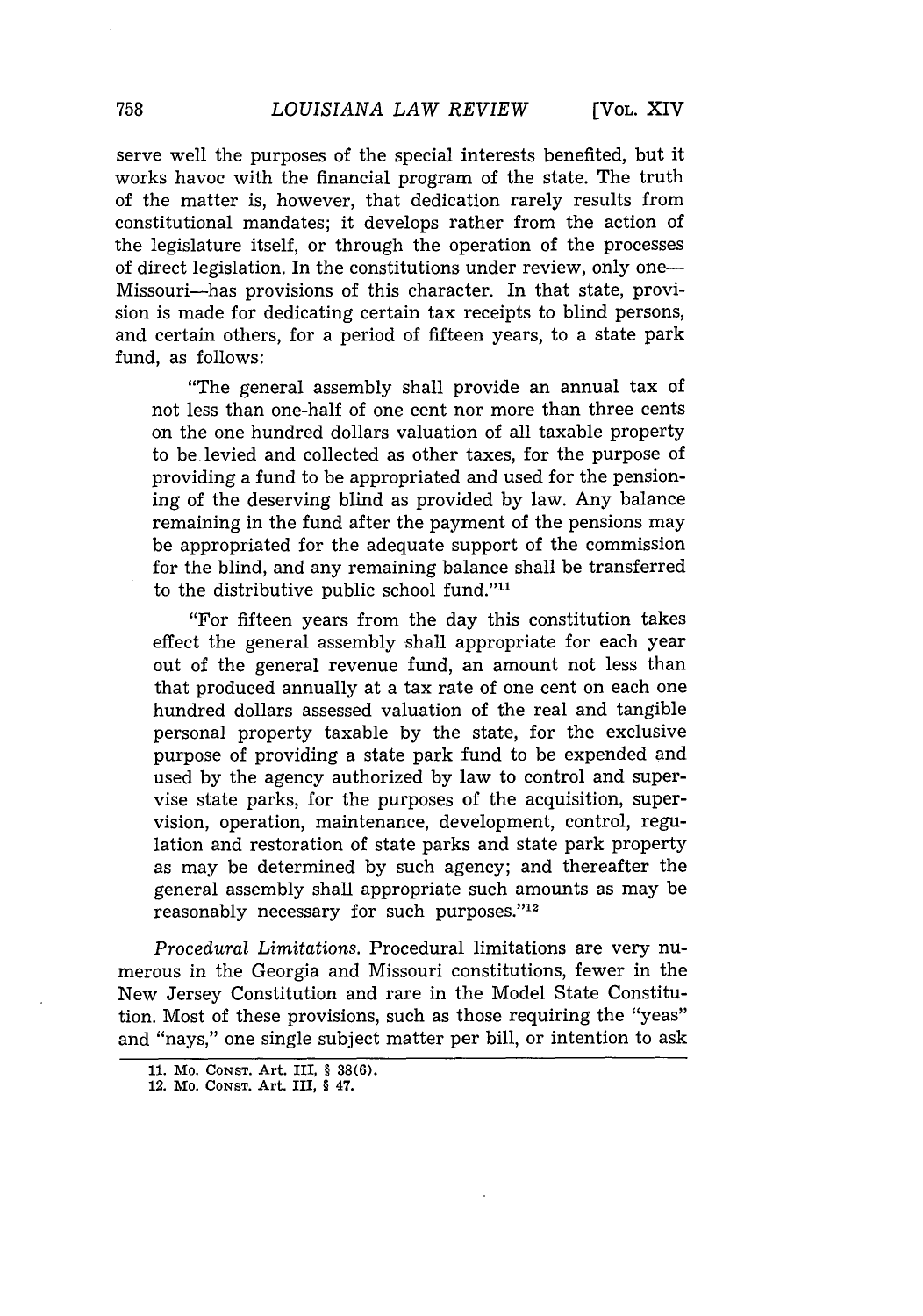#### 1954] *CONCEPTS OF LEGISLATIVE POWER* 759

for local legislation, relate to necessary and routine matters, common in all state constitutions. While it has been alleged that the intelligent exercise of legislative power is crippled by procedural limitations, as it may be where use of the amending procedure is involved in some states, it is apparent that this is not true of the type of limitation listed in the following table. The observance of these requirements in no way impairs the powers of the legislature and could have only the slightest effect upon the effectiveness of its operation.

| REQUIREMENT                                                         | GA. | Mo. | N.J. M.S.C. |
|---------------------------------------------------------------------|-----|-----|-------------|
|                                                                     |     |     |             |
| One subject matter per bill                                         |     |     |             |
| Yeas and nays to be entered in the journal                          |     |     |             |
| Journal to be published                                             |     |     |             |
|                                                                     |     |     |             |
| Three readings                                                      |     |     |             |
| Limitation on introduction of bills                                 |     |     |             |
| Limiting appropriation bills to appropriations                      |     |     |             |
| Intention to ask for local legislation and publica-                 |     |     |             |
|                                                                     |     |     |             |
| Publisher's certification of local legislation                      |     |     |             |
| Committee reference and procedure                                   |     |     |             |
| Amendments to bills $\dots\dots\dots\dots\dots\dots\dots\dots\dots$ |     |     |             |
| Acts taking effect                                                  |     |     |             |
| Reconsideration or referendum $\ldots$ ,,,,,,,,,,,,,                |     |     |             |
| Abolition of offices                                                |     |     |             |
| Secretary of state to grant charters                                |     |     |             |
|                                                                     |     |     |             |
| Voice vote in elections                                             |     |     |             |
| Adjournments                                                        |     |     |             |

PROCEDURAL REQUIREMENTS OF STATE CONSTITUTIONS

### *Trends in Types of Changes*

The changes made in state constitutions are likely to fall into one or the other of two categories-substantive and procedural. Students are likely to analyze changes of both types carefully, in an effort to foresee "the shape of things to come." In fact, such an attempt was made only a few years ago at a session held during the Annual Meeting of the American Political Science Association, the proceedings of which were made available shortly thereafter.<sup>13</sup>

*Substantive Changes.* In a comprehensive review of substantive changes during the decade of the Forties (there has been

**<sup>13.</sup>** AMERICAN POLITICAL SCIENCE **ASSOCIATION,** PAPERS DELIVERED **AT** THE **PANEL ON STATE** CONSTITUTIONAL DEVELOPMENTS, FORTY-FOURTH **ANNUAL MEETING,** CHICAGO, 1948 (Mimeographed, **Louisiana** State University, 1949).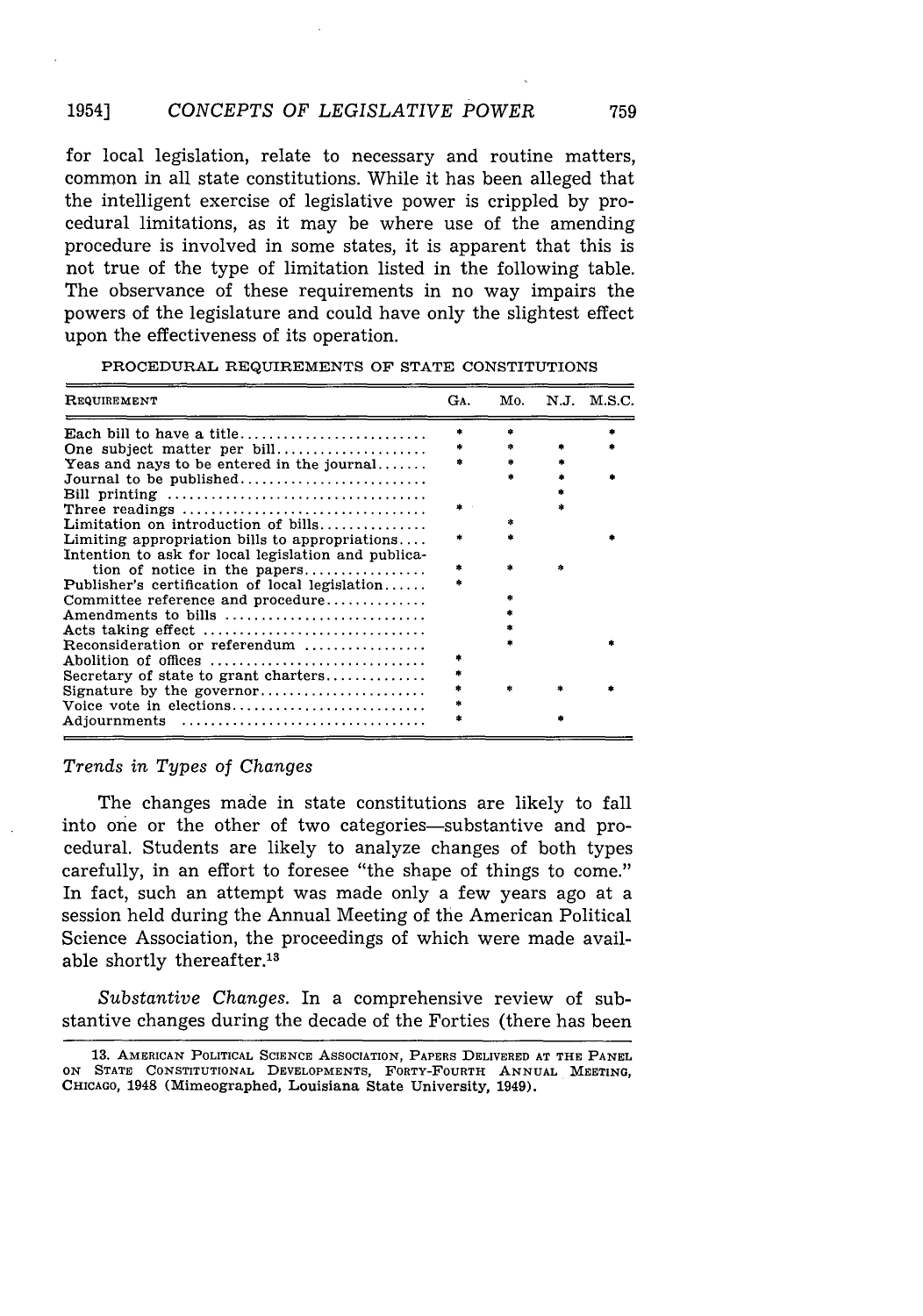no unlimited convention since that held in New Jersey in 1947), Professor Lloyd M. Short found that the substantive changes adopted were on the whole less significant than the structural and procedural changes. Since the amendment of state constitutions is in most states such a slow and difficult process, he concluded that the states were finding it possible and perhaps desirable to achieve by statute changes which might otherwise have been attempted through modification of the constitution. Professor Short found that the most significant and extensive changes had come about in those states in which a thorough-going revision of the constitution had been undertaken by means of a constitutional convention, and that the changes made revealed a curious mixture of contradictory tendencies. While on the one hand, efforts were made to strengthen the position of the legislature and increase its powers, other changes having a contrary tendency appeared to be designed to control and restrict legislative action.

This, it appears to the writer, characterizes much of our thinking on legislative matters at present and in the recent past. Since the attention of Americans was so forcefully directed toward the importance of the representative assembly as an instrument of popular government by the march of the dictatorships across so much of Europe in the decade of the Thirties, our people have shown a new awareness of the problems of their legislatures. The passage of the Legislative Reorganization Act by Congress in 194614 was followed by a concerted effort at the state level to improve both the organization and the procedure of legislative bodies. During this period, it has been considered the right thing to recognize, by lip service, at least, the importance of the elected representative assembly.

Yet we seem strangely unwilling to practice what we preach. A long-standing and deep-seated distrust of legislative bodies still hangs over us, a distrust which effectively prevents us from doing what we readily admit we ought to do. The short, limited session still prevails in many states, as does the biennial session in more than three-fourths of the states. Where the transition from a biennial session to an annual one is successfully negotiated, this is frequently possible only by "kidding" ourselves (and the public) into believing that there will really be only one general legislative session in a two-year period anyway, the

**14. 60 STAT. 812 (1946).**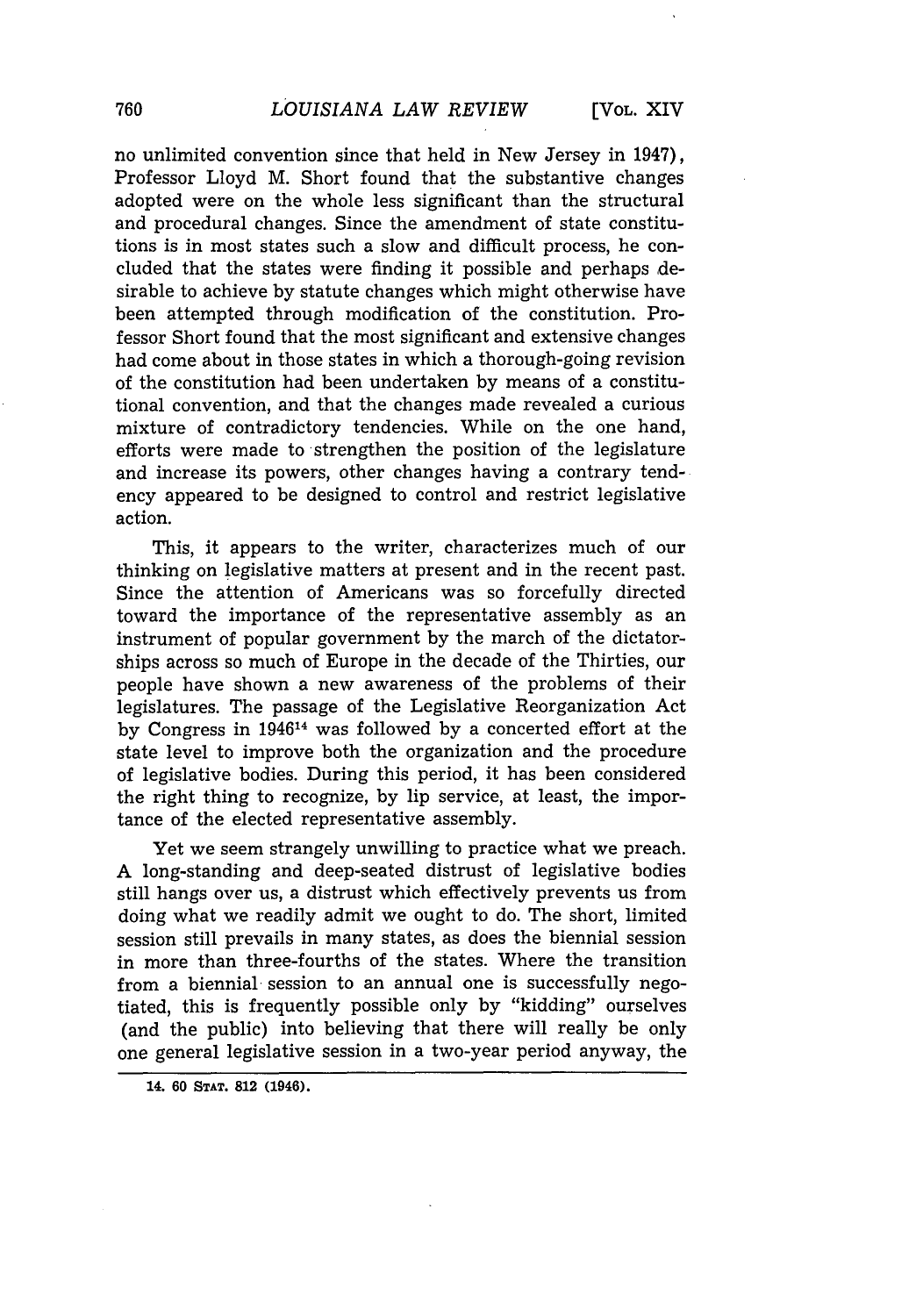other being reserved for a brief consideration of the state's fiscal problems-as though it were possible to separate policy matters and financial matters into separate bins or non-communicating compartments, and to give consideration to either one to the exclusion of the other. The nature and scope of the policies and programs adopted at any given time must depend in part on the money available or that can be made available to support them, while the general economic situation and the availability of funds in turn has much to do with the character of the spending program required.

*Procedural Changes.* A similar survey of procedural changes<sup>15</sup> undertaken by the writer brought him to the conclusion that such changes had been neither numerous nor epoch-making. Most significant appeared to be the tendency to make as many provisions of the constitution as possible either mandatory or selfexecuting, to frame them so that they would operate automatically, without the necessity for legislative action or intervention. There may be found in such proposals an element of simplification of procedures; greater promptness of action and greater efficiency may be produced thereby, but there is behind them also a lurking suspicion that the legislature will not act or that, if it does, it will do the wrong thing. This move toward self-executing provisions in constitutions is, from this point of view, an interesting refinement of the older and well-established practice of hamstringing the legislature by all manner of restrictive provisions.

The older method barred the legislature from acting in a given subject field by a specific prohibition whereas the modern one seeks to prevent it from acting by making it unnecessary for it to do so. In other words, while professing to recognize the vital importance of the elected representative assembly in the democratic process, the attempt is made to by-pass it for fear that it will not perform its duties adequately or perhaps that it will not perform them at all. This summary of the findings made at that time is as true today as it was then:

"Because the legislatures have not called constitutional conventions when they should, we tried first to compel them to do so by inserting in the constitution provisions requiring

**<sup>15.</sup> AMERICAN POLITICAL SCIENCE ASSOCIATION, PAPERS DELIVERED AT THE PANEL ON STATE CONSTITUTIONAL DEVELOPMENTS, FORTY-FOURTH ANNUAL MEETING,** CHICAGO, **1948 (Mimeographed, Louisiana State University, 1949).**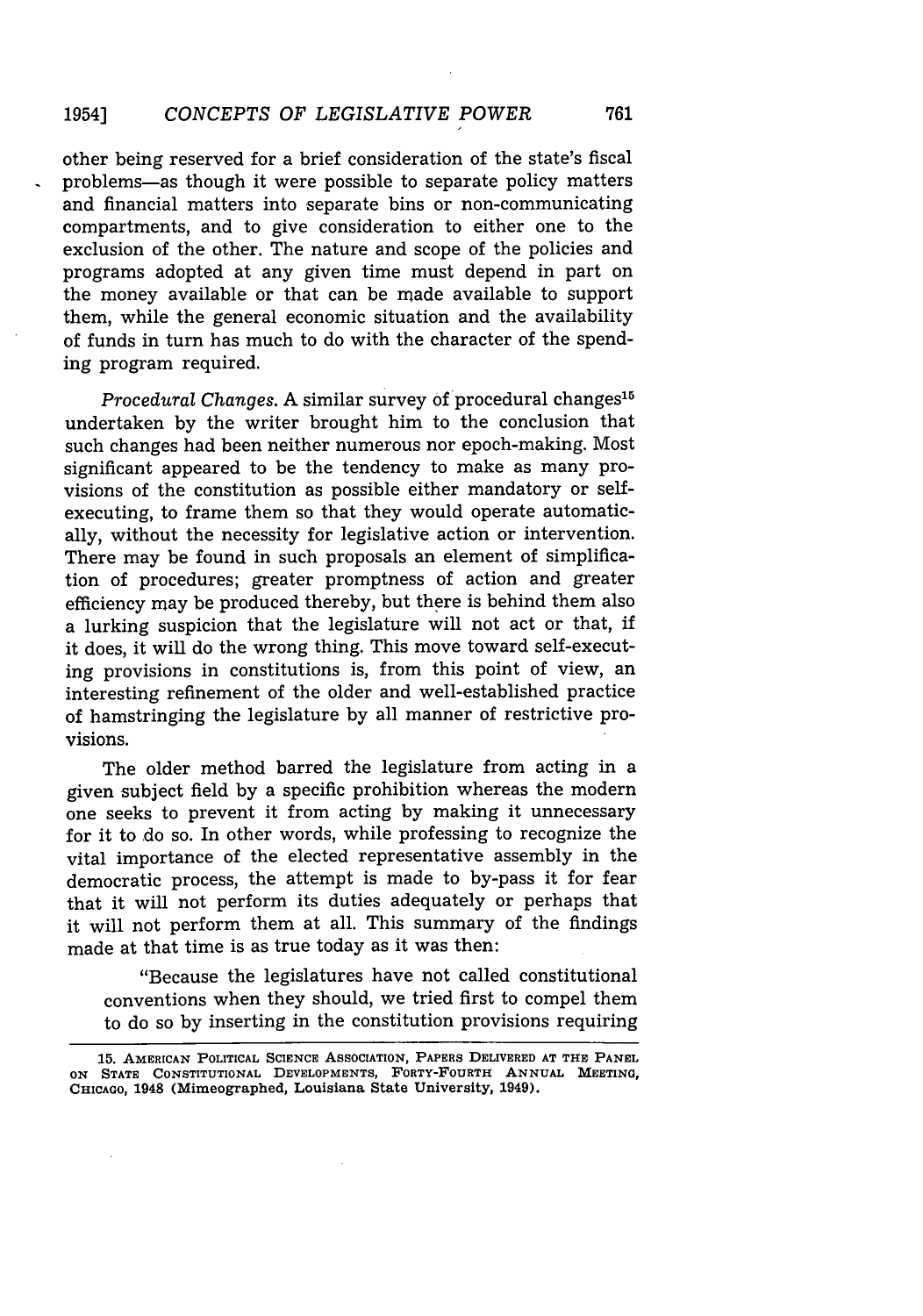## *LOUISIANA LAW REVIEW* [VOL. XIV

 $\bar{z}$ 

#### NATURE AND CHARACTER OF RESTRICTIONS ON SPECIAL AND LOCAL LEGISLATION

| Prohibited Legislation                                                                                            | GA.            |    | Mo. N.J. |
|-------------------------------------------------------------------------------------------------------------------|----------------|----|----------|
| Special Legislation:                                                                                              |                |    |          |
| Granting corporate charters                                                                                       |                |    |          |
|                                                                                                                   |                |    |          |
| Give, lend or pledge credit of state to any individual or                                                         |                |    |          |
|                                                                                                                   |                |    |          |
| Affecting the estates of minors or persons under disability                                                       |                |    |          |
|                                                                                                                   |                |    |          |
| Changing the venue in civil and criminal cases                                                                    |                |    |          |
| Settling claims arising from the Civil War                                                                        |                |    |          |
| To act in special session on subjects not listed in the call                                                      |                |    |          |
| Empaneling grand or petit juries                                                                                  |                |    |          |
| Changing compensation or tenure of public employees                                                               |                |    |          |
| To move the seat of government from Jefferson City                                                                |                |    |          |
| Relating to taxation or exemption therefrom                                                                       |                |    |          |
| To authorize lotteries or gift enterprises for any purpose                                                        |                |    |          |
| Management and control of free public schools                                                                     |                |    |          |
| Granting exclusive privileges, immunities, or franchises                                                          |                |    |          |
| Authorizing creation, extension or impairment of liens                                                            |                |    |          |
| Granting divorces $\ldots, \ldots, \ldots, \ldots, \ldots, \ldots, \ldots, \ldots, \ldots, \ldots$                |                |    |          |
| Granting right to lay down railroad tracks                                                                        |                |    |          |
| Changing the rules of evidence or practice in civil trials                                                        |                |    |          |
| Limitations of civil actions                                                                                      |                |    |          |
| On highway opening, construction, and maintenance                                                                 |                |    |          |
| Remitting of fines, penalties and forfeitures                                                                     |                |    |          |
| Vacating public ways or grounds                                                                                   |                |    |          |
| Giving effect to informal or invalid wills or deeds                                                               |                |    |          |
| Declaring any named person of age                                                                                 |                |    |          |
| Changing the names of persons or places                                                                           |                |    |          |
| Relating to cemeteries, graveyards or public grounds                                                              |                |    |          |
|                                                                                                                   |                |    |          |
| Regulating labor, trade, mining, or manufacturing                                                                 |                |    |          |
|                                                                                                                   | $\overline{2}$ | 26 | 11       |
| Local Legislation:                                                                                                |                |    |          |
| Creating or changing the boundaries of political subdi-                                                           |                |    |          |
|                                                                                                                   |                |    |          |
| Authorizing street railways                                                                                       |                |    |          |
| Appointing local officers or commissions to regulate munici-                                                      |                |    |          |
|                                                                                                                   |                |    |          |
| Grant or authorize extra compensation, fees, or allowances                                                        |                |    |          |
|                                                                                                                   |                |    |          |
| For conducting elections and changing election precincts                                                          |                |    |          |
| Establishing bridges and ferries                                                                                  |                |    |          |
| Regulating internal affairs of political subdivisions<br>Pay or authorize payment of any claim, except in accord- |                |    |          |
|                                                                                                                   |                |    |          |
| Releasing or extinguishing the indebtedness of any city                                                           |                |    |          |
|                                                                                                                   |                |    |          |
| To impose a use or sales tax on property purchased by any                                                         |                |    |          |
|                                                                                                                   |                |    |          |
| Incorporating or changing the name or character of any                                                            |                |    |          |
| political subdivision $\ldots, \ldots, \ldots, \ldots, \ldots, \ldots, \ldots, \ldots, \ldots$                    |                |    |          |
|                                                                                                                   |                |    |          |
|                                                                                                                   | 3              | 10 | 2        |

 $\bar{\mathcal{A}}$ 

 $\langle \cdot, \cdot \rangle$